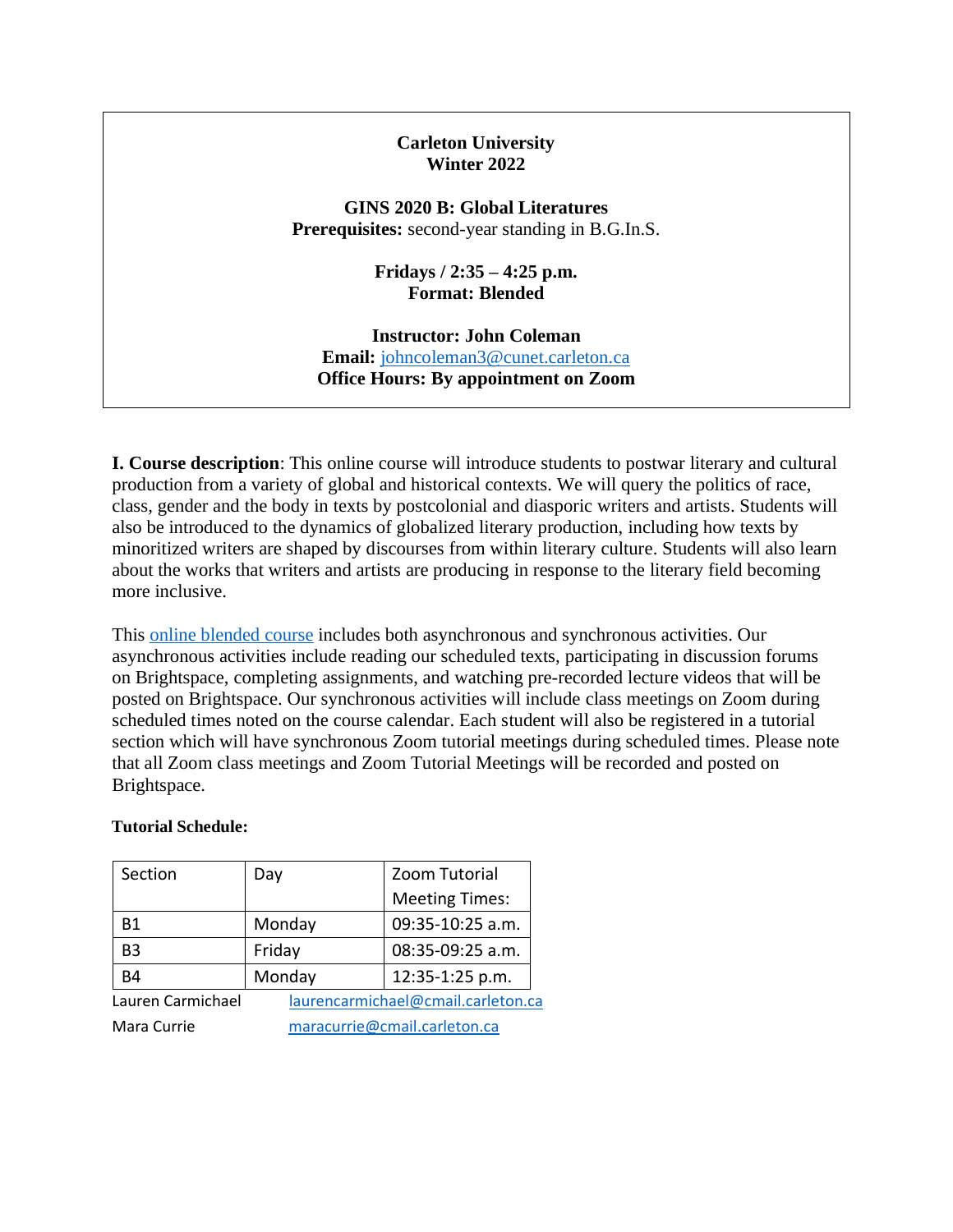## • **Technological requirements:**

- o Internet and capability to access readings and course materials on Brightspace
- o Microsoft Word (available free here: [https://carleton.ca/its/ms-offer-students/\)](https://carleton.ca/its/ms-offer-students/)
- o Zoom software and account (available free here: [https://zoom.us/freesignup\)](https://zoom.us/freesignup)

# • **Suggested technological materials**:

o It is highly suggested that you have a computer or laptop on which you can access course materials and complete assignments.

# **II. Preclusions:** None.

# **III. Learning Outcomes:**

The purpose of this course is for students to:

- Be introduced to postwar literary and cultural texts from a variety of global and historical contexts
- Be introduced to relevant foundational ideas in postcolonial and critical race studies
- Learn about the dynamics of globalized literary and cultural production
- Develop critical interpretations of literary and cultural texts
- Practice and develop academic research, writing and communication skills

# **IV. Texts:**

## **Required text to purchase:**

• Irenosen Okojie, *Butterfly Fish*, Jacaranda, 2015

This novel will be available through the Carleton Bookstore. Students are also free to purchase the novel elsewhere, in either physical book or e-book format.

**Other readings:** All additional readings will be made available on Ares. Scheduled readings are listed on the course calendar below.

| Date       | <b>Readings and Activities</b>          | Due                      |
|------------|-----------------------------------------|--------------------------|
| January 14 | Introduction to the course              |                          |
|            | Read: Course Outline                    |                          |
|            | Watch: Lecture Video(s)                 |                          |
|            | Zoom Class Meeting: $3:35 - 4:30$ p.m.  |                          |
| January 21 | Sam Selvon, "Finding Piccadilly Circus" |                          |
|            | Watch: Lecture Video(s)                 |                          |
|            | Zoom Class Meeting: $3:35 - 4:30$ p.m.  |                          |
| January 28 | Menaka Raman, "Immigrant"               | <b>Discussion Post 1</b> |
|            |                                         |                          |

## **V. Course Calendar:**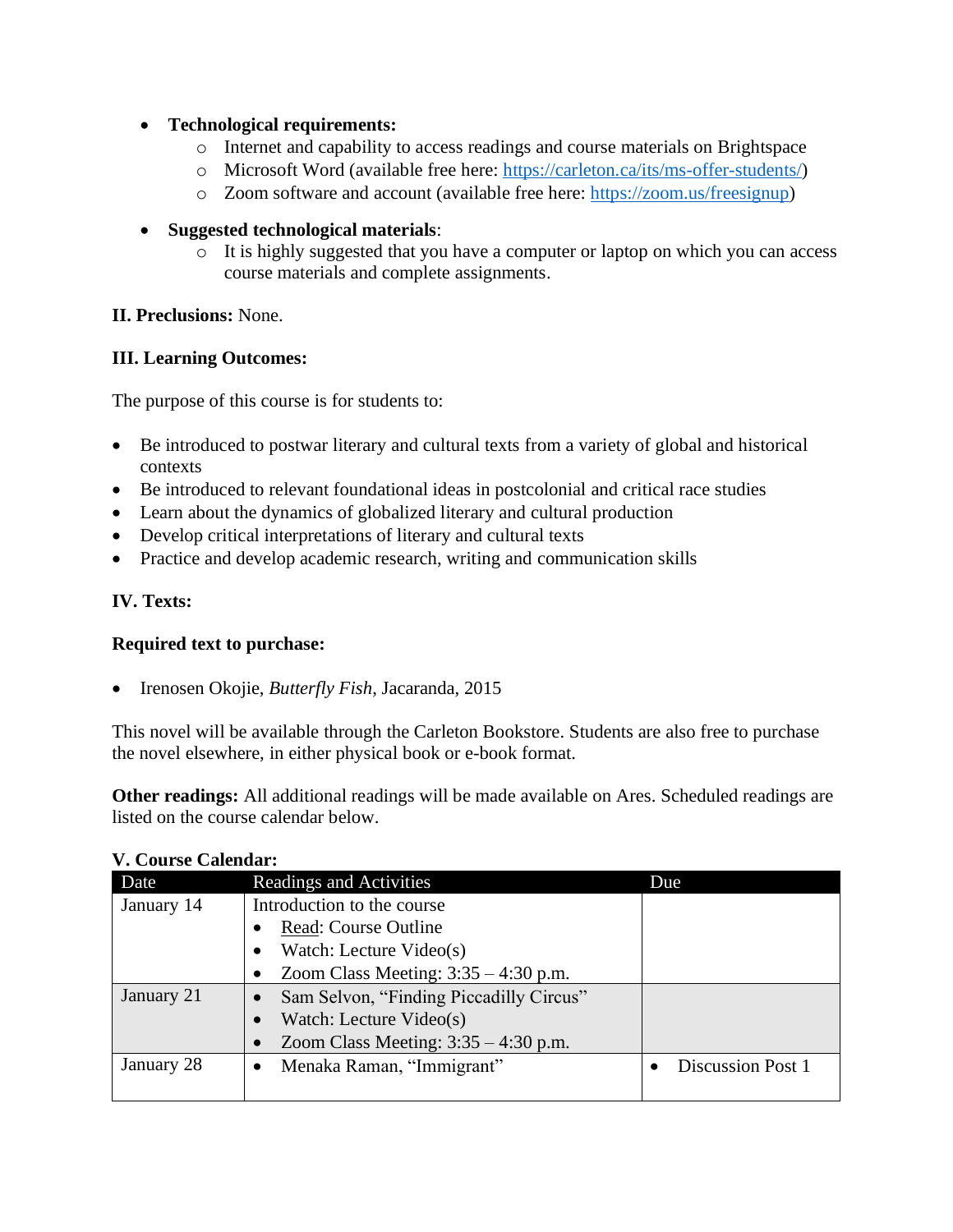|              | Salman Rushdie, "Imaginary Homelands" (pp.                   |           |                          |
|--------------|--------------------------------------------------------------|-----------|--------------------------|
|              | $9-13)$                                                      |           |                          |
|              | Watch: Lecture Video(s)                                      |           |                          |
|              | Zoom Class Meeting: $3:35 - 4:30$ p.m.<br>٠                  |           |                          |
| February 4   | Margarita Garcia Robayo, "From This Place<br>$\bullet$       |           | Quiz 1                   |
|              | on the Border                                                |           |                          |
|              | Watch: Lecture Video(s)                                      |           |                          |
|              | Zoom Class Meeting: $3:35 - 4:30$ p.m.<br>$\bullet$          |           |                          |
| February 11  | Irenosen Okojie, Butterfly Fish, Part 1<br>$\bullet$         |           | Reading Response 1       |
|              | Watch: Lecture Video(s)<br>$\bullet$                         |           |                          |
|              | Zoom Class Meeting: $3:35 - 4:30$ p.m.<br>$\bullet$          |           |                          |
| February 18  | Irenosen Okojie, Butterfly Fish, Part 2<br>$\bullet$         | $\bullet$ | Reply 1                  |
|              | Watch: Lecture Video(s)                                      |           |                          |
|              | Zoom Class Meeting: $3:35 - 4:30$ p.m.                       |           |                          |
| February 22- | Winter Break. Classes are suspended.                         |           |                          |
| 25           |                                                              |           |                          |
| March 4      | Irenosen Okojie, <i>Butterfly Fish</i> , Part 3<br>$\bullet$ |           | Quiz 2                   |
|              | Watch: Lecture Video(s)                                      |           |                          |
|              | Zoom Class Meeting: $3:35 - 4:30$ p.m.                       |           |                          |
| March 11     | Jacob Sam-La Rose, selected poems:<br>$\bullet$              |           | <b>Discussion Post 2</b> |
|              | "A Love Letter to London" and "A<br>$\Omega$                 |           |                          |
|              | Life in Dreams":                                             |           |                          |
|              | https://journals.openedition.org/sillages                    |           |                          |
|              | critiques/9068                                               |           |                          |
|              | Sandeep Parmar, "Not a British Subject: Race                 |           |                          |
|              | and Poetry in the UK":                                       |           |                          |
|              | lareviewofbooks.org/article/not-a-british-                   |           |                          |
|              | subject-race-and-poetry-in-the-uk/#!                         |           |                          |
|              | Watch: Lecture Video(s)<br>$\bullet$                         |           |                          |
|              | Zoom Class Meeting: $3:35 - 4:30$ p.m.                       |           |                          |
| March 18     | David Park, "Oranges from Spain"                             |           | Reading Response 2       |
|              | Watch: Lecture Video(s)                                      |           |                          |
|              | Zoom Class Meeting: $3:35 - 4:30$ p.m.                       |           |                          |
| March 25     | Gerald Graff and Cathy Birkenstein, "As He<br>$\bullet$      |           |                          |
|              | Himself Puts It': The Art of Quoting"                        |           |                          |
|              | Watch: Lecture Video(s)<br>٠                                 |           |                          |
|              | Zoom Class Meeting: $3:35 - 4:30$ p.m.<br>$\bullet$          |           |                          |
| April 1      | <b>Research Essay Workshop</b><br>$\bullet$                  |           | Quiz 3                   |
|              | Ciaran Carson, "Belfast Confetti"                            |           | Reply 2                  |
|              | Watch: Lecture Video(s)<br>$\bullet$                         |           |                          |
|              | Zoom Class Meeting: $3:35 - 4:30$ p.m.                       |           |                          |
| April 8      | Course Wrap-Up<br>$\bullet$                                  |           | <b>Research Essay</b>    |
|              |                                                              |           |                          |
|              |                                                              |           |                          |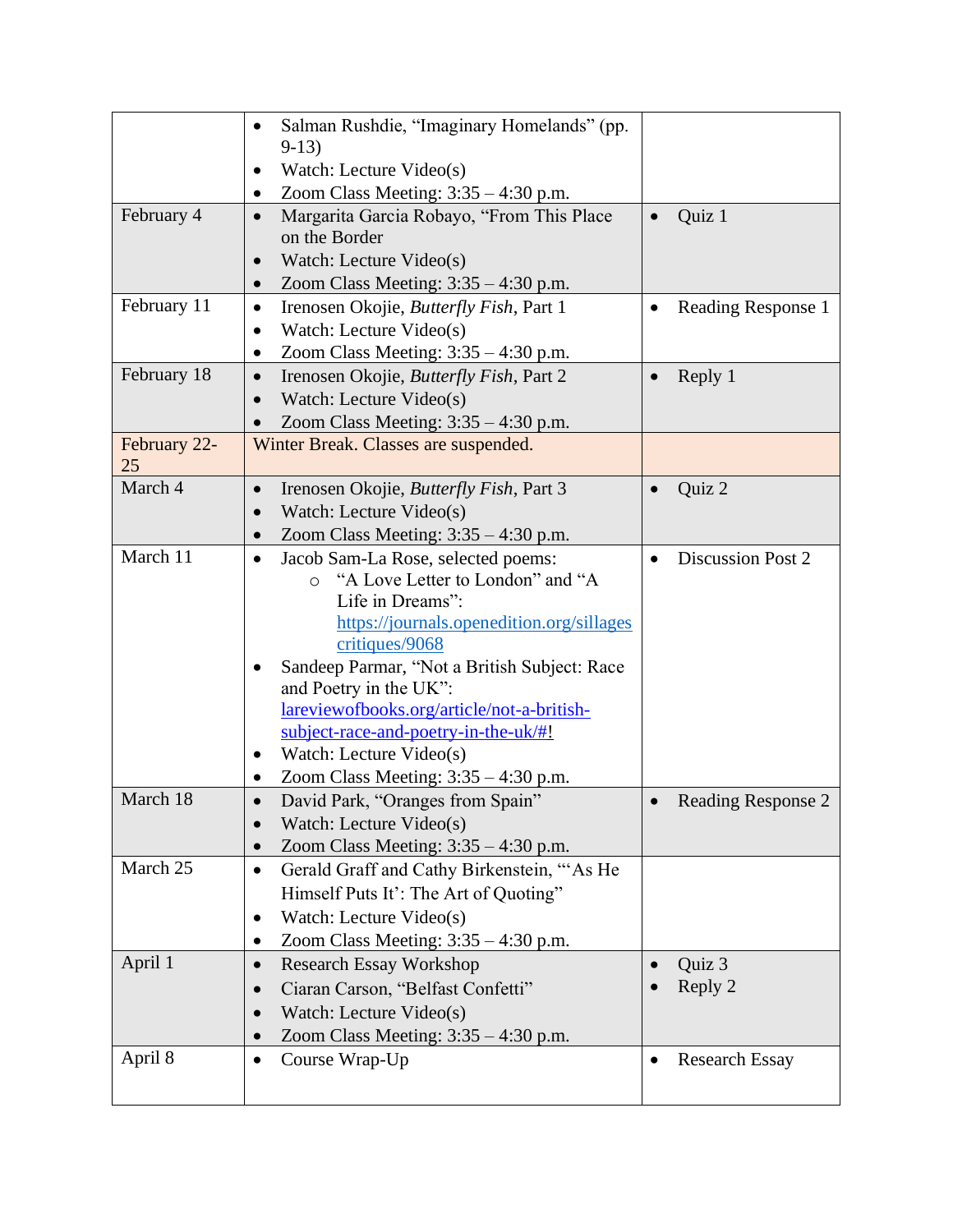- $\Rightarrow$  **Note:** The **Readings and Activities** section of our course calendar lists what you should read or watch before each Zoom class meeting.
	- **Watch** indicates one or more pre-recorded lecture video(s) to watch before the Zoom class meeting. Videos will be available on Brightspace.
	- Our **Zoom Class Meetings** and **Research Essay Workshop** are live synchronous meeting times held on Zoom. The link to attend each synchronous meeting will be posted on Brightspace under the date of the scheduled meeting.
		- $\Rightarrow$  Please note that all Zoom Class Meetings will be recorded and posted on Brightspace.
	- Additional reading materials, such as lecture slides, factsheets or review materials, may be posted on Brightspace throughout the course.

### **VI. Evaluation**:

### **General criteria that influence grading:**

*All work completed for this course will receive a numerical grade that corresponds to the guidelines set out by the Faculty of Public Affairs:* 

 $90-100 - A +$  $85-89 - A$  $80-84 - A 77-79 - B+$  $73-76 - B$  $70-72 - B$  $67-69 - C +$  $63-66 - C$  $60-62 - C$  $57-59 - D+$  $53-56 - D$  $50-52 - D$ Below  $50 - F$ 

All term work will be subject to the following general evaluation criteria:

Each student is encouraged to critically engage with course material by expressing clear ideas about assigned readings, lecture material and class discussions.

Furthermore, it is paramount for students to display a genuine attempt at:

- (a) developing academic reading, writing and communication skills
- (b) formulating nuanced arguments based on critical engagement with course material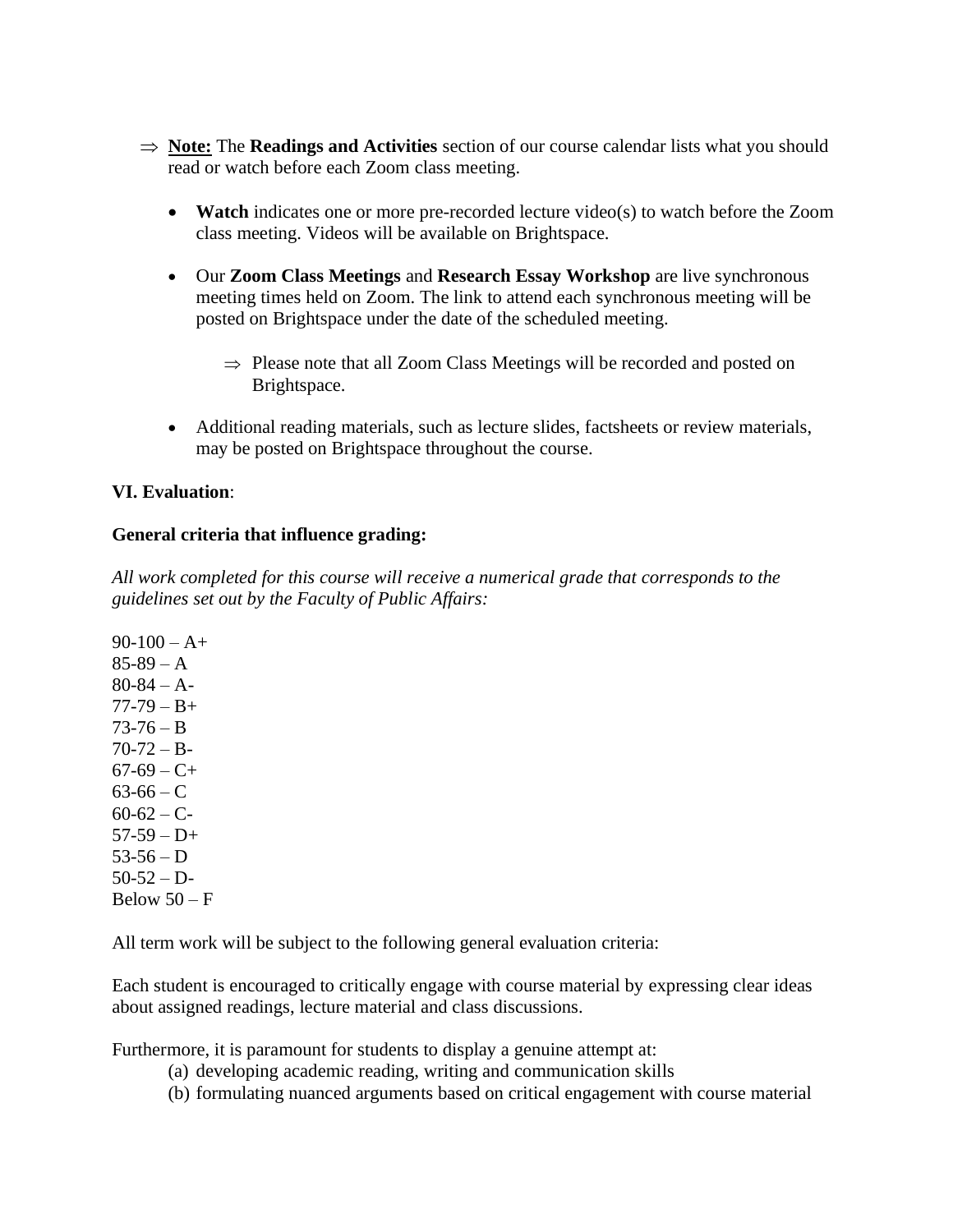*Aside from the discussion posts and replies, all written assignments designated under "Term Work" will be subject to the following evaluative criteria in addition to any particular criteria stated in each assignment's outline*:

- 1) Written assignments are to be presented in MLA citation style and format. All references must be cited parenthetically in your prose. Written assignments should be formatted following MLA style (typed, double-spaced, 12 point Times New Roman Font, numbered pages, identification info at top left-hand corner of page one). Students are encouraged to consult the Eighth Edition of the *MLA Handbook*.
- 2) Where applicable, significant consideration will be paid to: (a) accuracy in identifying texts, authors and context (b) effective expression and communication of ideas through proper grammar, spelling, punctuation and sentence and paragraph structure

Standing in a course is determined by the course instructor subject to the approval of the Faculty Dean. This means that grades submitted by the instructor may be subject to revision. No grades are final until they have been approved by the Dean.

## **Term work:**

# • **2 Reading Responses, 10% each for a total of 20% of final grade:**

Students will write 2 reading responses based on a text and topic assigned by the instructor. The assignment instructions will be provided in advance of the due date.

 $\Rightarrow$  Due dates (also noted on the course calendar):

- o Reading Response 1: February 11
- o Reading Response 2: March 18

# • **3 Quizzes, 5% each for a total of 15% of final grade:**

Students will complete 4 quizzes on Brightspace consisting of multiple choice and/or short answer questions. Each quiz will be based on readings and lecture videos that have been assigned up to and including that day, aside from anything covered on a previous quiz. Students will be expected to display accurate and extensive knowledge of, and genuine engagement with, course material.

 $\Rightarrow$  Ouiz dates (also noted on the course calendar):

- o Quiz 1: February 4
- o Quiz 2: March 4
- o Quiz 3: April 1
- **2 Discussion Posts and 2 Replies, 20% of final grade:**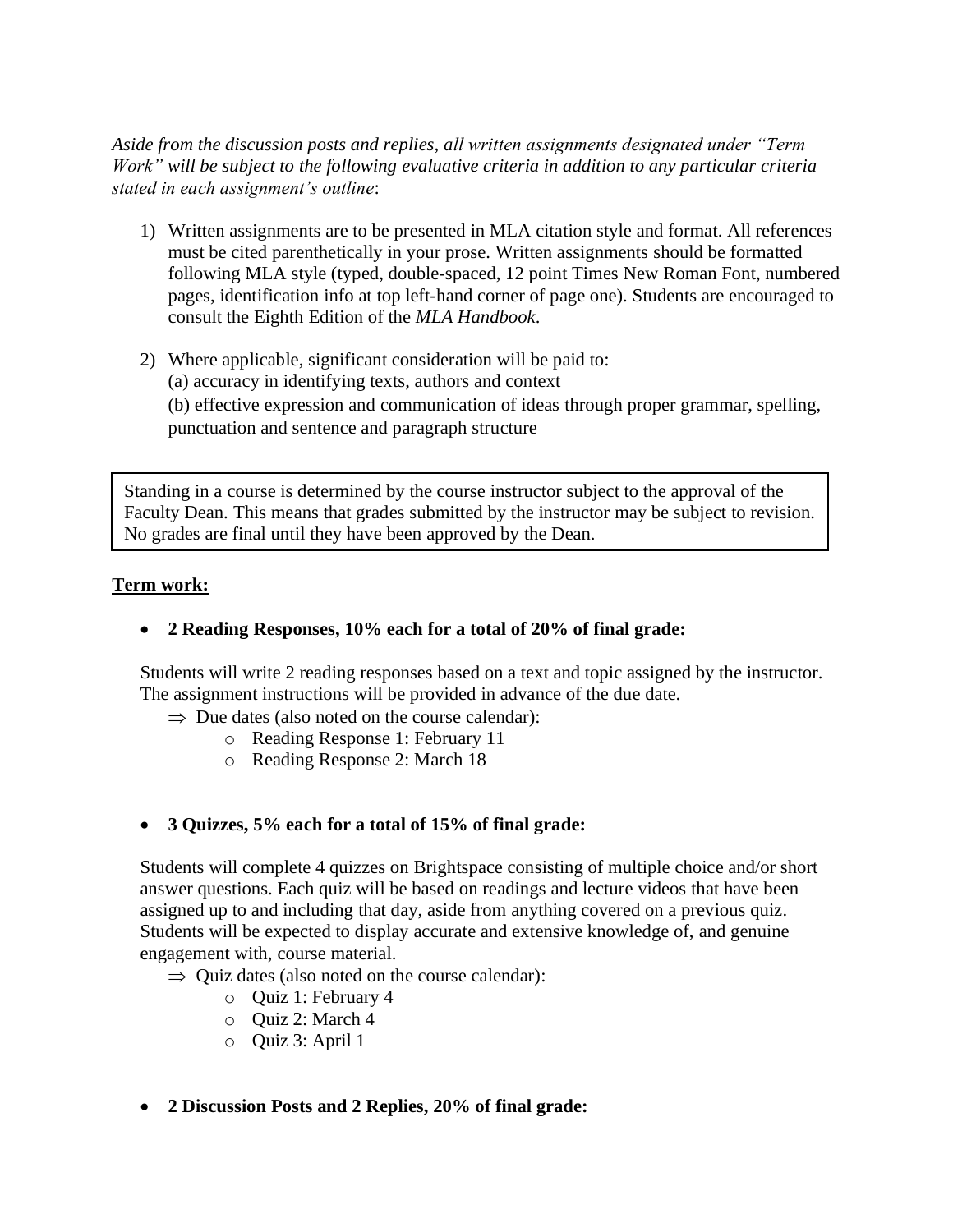- Students will post 2 discussions posts on a discussion forum by the dates noted on the course calendar. Students will post 2 replies to other students' discussion posts – each reply will be on a different discussion forum.
	- **The first reply is due by February 18, and the second reply is due by April 1.**
- Each post and reply is worth 5% of the final grade.
- Further explanation will be provided in the assignment instructions.

# • **Research Essay, due April 8, 25% of final grade**:

Students will write a formal research essay in response to one of a few writing prompts which the instructor will provide. Further explanation will be provided in the assignment instructions in advance of the due date.

## • **In-Class Assignments and Tutorial Prompts, 20% of the final grade:**

In many of our Zoom class meetings and tutorial meetings, students will be given a writing assignment and/or asked to submit a response to a prompt, which will be marked. These assignments will be designed to get students thinking about our texts and topics, and to brainstorm and draft ideas for our reading responses and research essay.

**Policy on attendance:** To succeed in this course, regular attendance at our class meetings and tutorial meetings on Zoom is necessary. It is very strongly encouraged for students to strive to attend each meeting, when lectures, and in-class assignments and prompts, will be given, and when students will have the opportunity to participate in discussions. Attendance will be taken for each class meeting and tutorial meeting by Zoom report. If you are unable to attend a class meeting or tutorial meeting, please send the instructor or TA an email explaining the situation in advance.

**Policy on submitting assignments:** All term work is due in digital format on Brightspace on the date and time noted on the course calendar. Submission portals where students can submit assignments will be made available on Brightspace. Assignment instructions will specify the method of submission for each assignment; this will include typing directly in an assignment portal on Brightspace, uploading an assignment as a Microsoft Word .docx file to an assignment portal on Brightspace, or another method to be specified by the instructor. Submission of an assignment outside of these specifications will not be accepted unless prior arrangements have been made with the instructor.

Late Assignment Policy: After its due date, each late assignment will be docked 2% per day up until one week after the due date, after which it will receive a grade of zero.

**Policy on Extensions**: Aside from for the Research Essay, extensions for term work will be considered on a case-by-case basis. If a student is aware in advance that an extension will be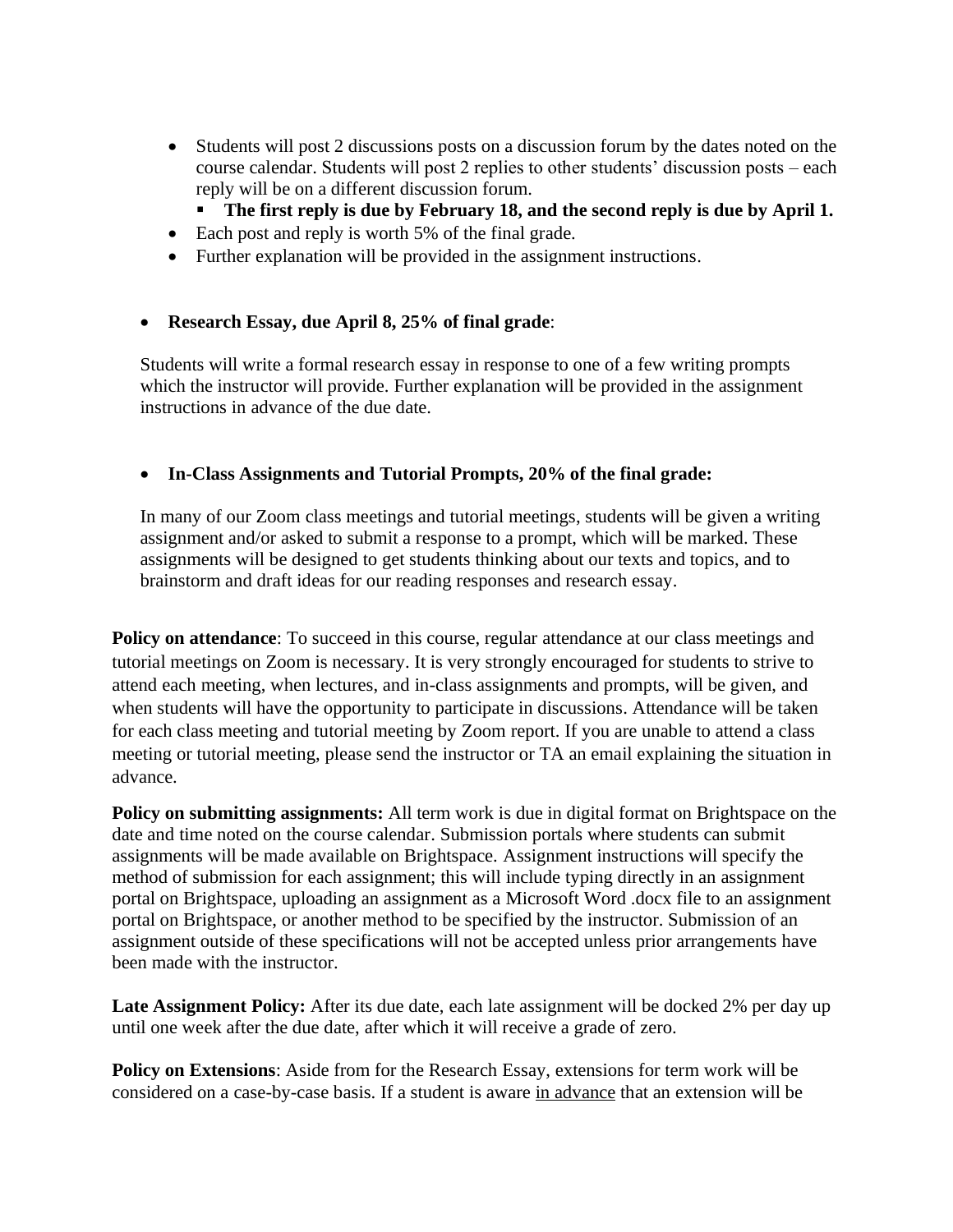needed, they must provide the instructor with a valid reason at least one week before the due date, and a new due date may be negotiated.

In emergency circumstances within one week of the due date, the instructor must be made aware of the situation and valid reasons necessitating an extension immediately, and a new due date may be negotiated.

For late assignments to be accepted without being docked late marks, official documentation noting the student's inability to attend class and/or complete school work, such as a doctor's note or documentation of a personal emergency, may be necessary.

### **Absolutely no extensions will be provided for the Research Essay.**

**Statement on Diversity, Equity, Inclusion and Accessibility:** Diversity is valued in this course. Students from a variety of different backgrounds and walks of life (ages, gender identities, sexual orientations, abilities, socioeconomic statuses, ethnicities, races, nationalities, religions, and cultures) are to feel included and welcome to share their thoughts and perspectives. Furthermore, students are encouraged to interpret their peers' perspectives and ideas with respect, and to see our course as a learning environment which values the input of people from diverse backgrounds and places of knowing.

A variety of measures will also be made to make our course materials accessible. To request additional measures or alternate assignment submission formats, please contact the instructor at [johncoleman3@cunet.carleton.ca](mailto:johncoleman3@cunet.carleton.ca)

**Policy on Racialized and Derogatory Language:** The literary texts assigned in this course sometimes engage with and directly depict difficult issues, including prejudice, injustices, oppression, violence, and uses of racist or derogatory language. Our class discussions will consider, through a critical lens, the impacts of the kinds of oppression represented in these texts. We will also consider how the texts' forms of representation can be understood as helping to highlight and critique oppression. Content advisories for particular texts will be posted on Brightspace.

The instructor will not vocalize racial epithets or other derogatory terms, and students are also asked to comply with this policy. In class discussions or written work, when quoting passages, simply omit racist or derogatory terms, or substitute a generic term such as "blank." If you have any questions about the best course of action to take in a given situation, please feel free to email the instructor.

**Policy on lost assignments:** If a student claims to have submitted an assignment and the instructor has not received the assignment, the student must email the instructor an electronic version of the assignment within two hours of email request by the instructor.

**Policy on returning graded assignments:** The instructor will strive to return all graded assignments within two weeks of the due date. The primary methods of returning graded assignments will be via the assignment portal on Brightspace with feedback and/or the grade.

**Policy on communicating with the instructor:** The instructor will be available by appointment for Office hours on Zoom. Outside of office hours, the instructor can be contacted by email; from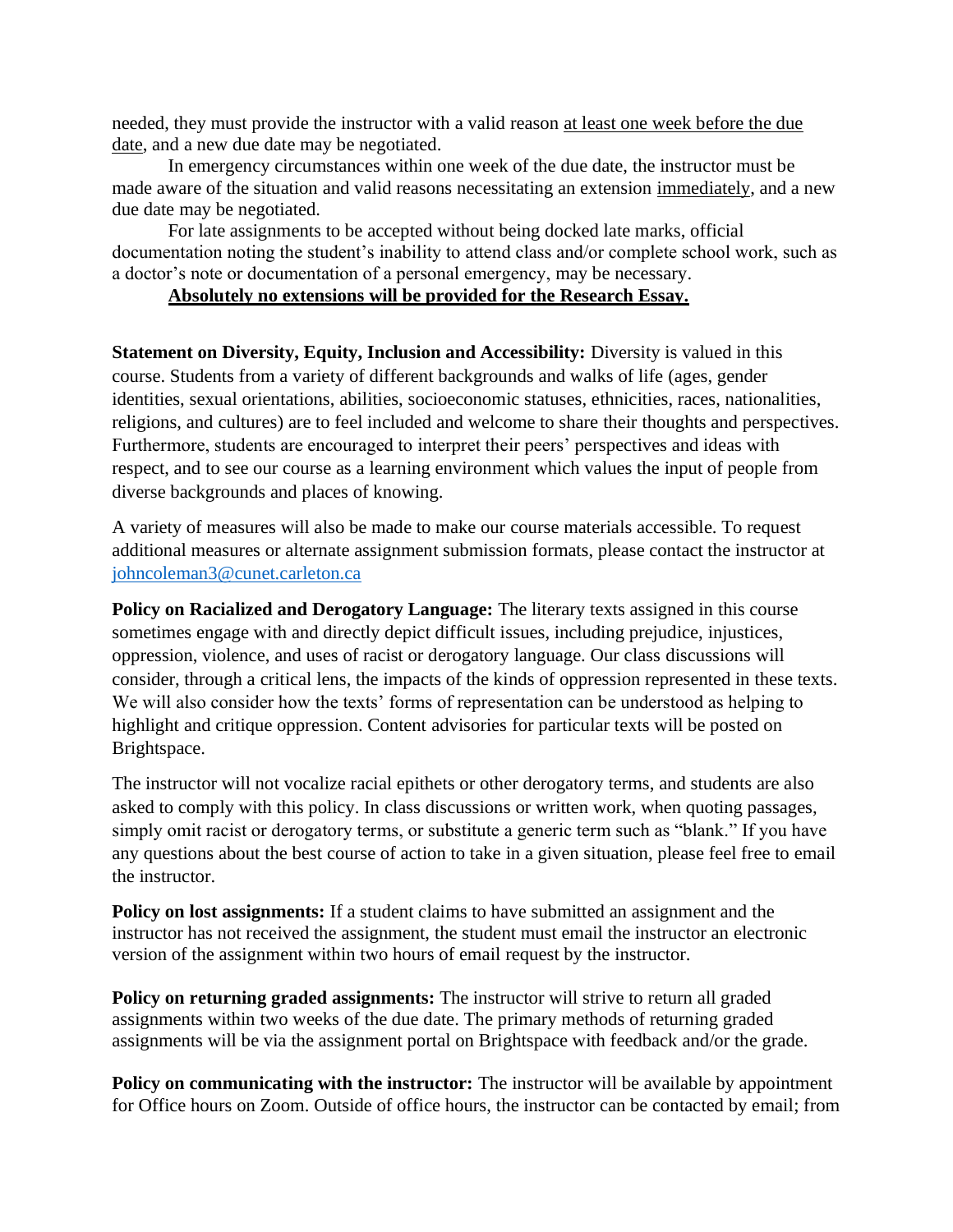Monday to Friday, the instructor will strive to reply to emails within 24 hours; emails received on weekends or holidays will be replied to on the following weekday that the university is open.

**Statement on Accessibility:** A variety of measures will be made to make our course materials accessible. To request additional measures or alternate assignment submission formats, please contact the instructor at [johncoleman3@cunet.carleton.ca.](mailto:johncoleman3@cunet.carleton.ca)

# **VII. Statement on Plagiarism**

# **PLAGIARISM**

The University Senate defines plagiarism as "presenting, whether intentionally or not, the ideas, expression of ideas or work of others as one's own." According to the Department examples of plagiarism include the following:

- any submission prepared in whole or in part, by someone else;
- reproducing or paraphrasing portions of someone else's published or unpublished material, regardless of the source, and presenting these as one's own without proper citation or reference to the original source;
- using ideas or direct, verbatim quotations, or paraphrased material, concepts or ideas without appropriate acknowledgment in any academic assignment;
- using another's data or research findings;
- failing to acknowledge sources through the use of proper citations when using another's works and/or failing to use quotation marks;

Plagiarism is a form of intellectual theft. It is a serious offence that cannot be resolved directly with the course's instructor. The Associate Deans of the Faculty conduct a rigorous investigation, including an interview with the student, when an instructor suspects a piece of work has been plagiarized. Penalties are not trivial. They can include failure of the assignment, failure of the entire course, or suspension from a program. For more information please go to: <https://carleton.ca/registrar/academic-integrity/>

## **VIII. Special Information Regarding Fall 2021 Pandemic Measures**

All members of the Carleton community are required to follow COVID-19 prevention measures and all mandatory public health requirements (e.g. wearing a mask, physical distancing, hand hygiene, respiratory and cough etiquette) and [mandatory self-screening](https://carleton.ca/covid19/screening/) prior to coming to campus daily.

If you feel ill or exhibit COVID-19 symptoms while on campus or in class, please leave campus immediately, self-isolate, and complete the mandatory [symptom reporting tool.](https://carleton.ca/covid19/covid-19-symptom-reporting/) For purposes of contact tracing, attendance will be recorded in all classes and labs. Participants can check in using posted QR codes through the cuScreen platform where provided. Students who do not have a smartphone will be required to complete a paper process as indicated on the [COVID-19](http://carleton.ca/covid19)  [website.](http://carleton.ca/covid19)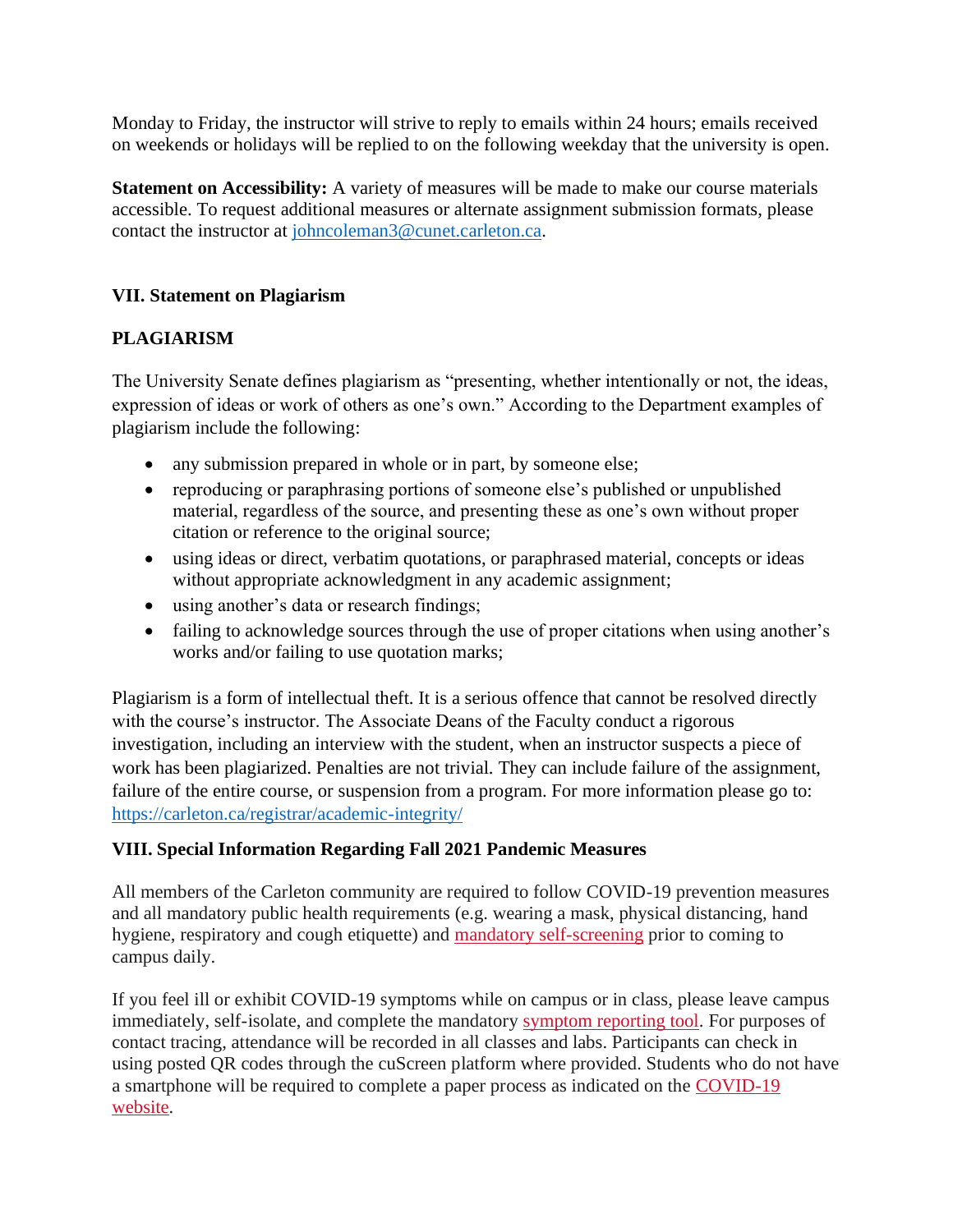All members of the Carleton community are required to follow guidelines regarding safe movement and seating on campus (e.g. directional arrows, designated entrances and exits, designated seats that maintain physical distancing). In order to avoid congestion, allow all previous occupants to fully vacate a classroom before entering. No food or drinks are permitted in any classrooms or labs.

For the most recent information about Carleton's COVID-19 response and required measures, please see the [University's COVID-19 webpage](https://carleton.ca/covid19/) and review the [Frequently Asked Questions](https://carleton.ca/covid19/faq/)  [\(FAQs\).](https://carleton.ca/covid19/faq/) Should you have additional questions after reviewing, please contact [covidinfo@carleton.ca](mailto:covidinfo@carleton.ca)

Please note that failure to comply with University policies and mandatory public health requirements, and endangering the safety of others are considered misconduct under the [Student](https://carleton.ca/studentaffairs/student-rights-and-responsibilities/)  [Rights and Responsibilities Policy.](https://carleton.ca/studentaffairs/student-rights-and-responsibilities/) Failure to comply with Carleton's COVID-19 procedures may lead to supplementary action involving Campus Safety and/or Student Affairs.